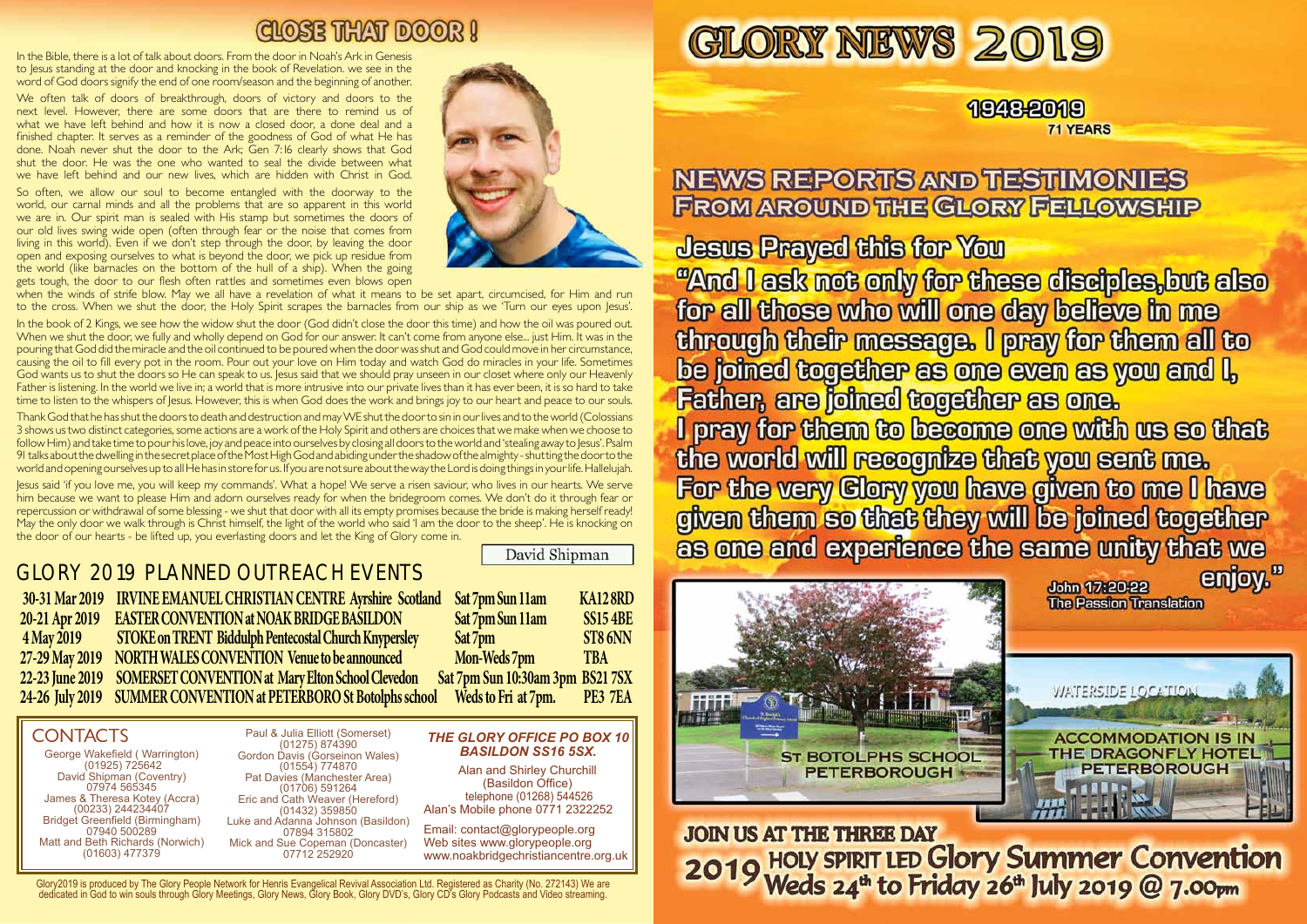

#### **ALAN and SHIRLEY 40th THANKSGIVING ANNIVERSARY OF NOAK BRIDGE CHURCH AND MEASURE OF BUILDING**

#### **Except the LORD build the house, they labour in vain that build it.** Psalm 127

On 30th December 2018, we had a time of thanksgiving for the blessing of God at Noak Bridge Chritian Centre on the 40th anniversary of our first Glory meeting there.

Prior to that, Shirley and Alan were leading a church working with David Masters in the Palace Hotel Southend. We had been there for a number of years free of charge after Henri's conventions at the request of Mr Bernstein; the owner who was so blessed by his relationship with Henri but this had to close as the White Room there was to be converted into a bar.

Shirley and I were ready for a new beginning; we said we need a place of our own, since 1966 we had been hiring Halls to have a regular weekly meeting. We were traveling all over the country with Henri but we felt the need to have a base to travel from with this wonderful gospel. We started driving around looking to see if there were any halls empty just waiting for us to move in. Whilst we were looking we were in fellowship with a group of young people at Central Hall Noak Bridge chapel and little did we know what God had for us!

There always has been a tangible spirit of love in the building of the church: it was there before us and we are thankful for the history of those who founded the church in 1905. It was built as a free church by a group of Plot-Landers who bought a twenty feet plot and by subscription built a substantial small brick chapel. One lady took in washing to fund the project.

We have had many significant manifestations of powerful anointing in our meetings since 1978 with people stuck to the floor and walls, with some even slain in the Spirit as they entered the door. There has always been a hunger for a greater deeper powerful move of the Holy Spirit in our congregation. Since 2009 there has been a fresh wave of the fire among us and the congregation has grown with people coming to us from all nations.

Shirley and I used to visit it in our teen years, Shirley sang and we always felt that love there. After we were filled with the Spirit in 1958, we used to go with a team and we were not invited back because the old ladies thought we were too noisy with our tambourines. The Pastor (a gracious old man called Mr. Lyse) was sad but the love he showed us was precious and we used to visit him at home thereafter.

We give thanks together always to Jesus for the love that we have found in reaching out with this powerful Gospel.

**ALAN and SHIRLEY** 

# LIVES ARE BEING CHANGED COME AND JOIN US NEXT SUNDAY @11AM 20-21 April TWO DAY SATURDAY@7pm SUNDAY@11am **2019** HOLY SPIRIT EASTER Convention

### **NOAK BRIDGE GLORY FELLOWSHIP WASH RD BASILDON SS15 4BE**

# **GLORY**



This fellowship closed in 1978 and so it was at that New Year the Basildon Glory Fellowship was founded at the empty

## WE GIVE THANKS TO GOD

Central Hall building starting with a three day convention. The weather was really bad that year and for three days all the people who came on that New Year's Eve were snowed in. As a result, many slept on the floor at our house until the roads were reopened three days later. Paradoxically when the meetings started in 1978 two of the old ladies who thought we were too noisy joined us and were filled with the Spirit, one I baptized at 88 in a four foot swell in the sea at Lowestoft! What a change the Glory makes!

> I have been at the home for the past eleven II years with my sister Pascaline. I do not know how my life would have been if I had not come to this home. It shelters me and my sister, feeds and clothes us. I am now Junior high school form 1. When I finish, I would like to go to Sports College to become a footballer."

Pascaline 13 years old - " My brother Kennedy and I were the first children who came to the home. I was 3 years old when James and Theresa took us as their children into this house. I would like to become a banker in the future.

Since then the congregation has grown and we have had to make four extensions to the church. In 1999 the seating in the church was increased to 140 after the floor area was doubled. During that year a tower with a weather vane was added with a motif of a fire signifying our vision and faith, our hearts passion is the fire of revival, our ultimate goal wherever we go.

> It is clear that James and Theresa remain faithful in this service to God. Please continue in your support of James, Theresa and the young people. Pray that God will give them to the strength to continue the work, and supply the continued and additional finances to support the young children to achieve their dreams of a better life.

Our whole experience of His gift of Noak Bridge has been one of going with the flow of the Holy Spirit, step by step ever upwards. We can truly say it was all God's doing. He has been so good to us. His provision of such a lovely building and congregation has surpassed all our expectation. God has given us such freedom, freedom to go anywhere and share from the goodness of His love and provision to us in Jesus.

Here's an update from James and Theresa and two of the children. We want to thank God for those of you who support us both financially and in prayer. We pray that 2019 will bring you success and great blessing.

The children are all growing quickly; they are now young men and women. Caleb Kotey (James and Theresa's son) remembers seeing Kennedy and Pascaline eating from a refuse bin. He asked James if they could come and live with them. A few weeks later they moved in and that was the inception of the orphanage on the 23rd September 2006.

Twelve years on and this is what the two of them would like you to know about their life:

 Kennedy (16 years old) - "The home has changed my life, I was a bad boy on the street but when I came to the home my life changed. My parent refused to take care of me, sometimes I had to go and beg for food on the street.

I really thank Mama Theresa for taking care of me. I don't think I would be so happy if I hadn't come to this home."

Kennedy and Pascaline were the first of many to be welcomed into James and Theresa's home. Caleb thinks that the orphanage is a safe place for the children however it is hard work for his parents both in bringing up such a large number of young people (would you like to live with 17 teenagers?) and financially caring for them and giving them the opportunity to have a better future.

Should you or anyone you know wish to support ASK-OF, please contact the Glory Office.

All our Glory Products can be obtained from the Glory Shop at Basildon. We now have 16 Glory CD's all priced at £9:00 includes free P&P **CD'S and DVD'S** We have special offers any 4 CD's for £30 and 6 for £45 free P&P The Glory Book is £6:00 P&P free. for more details visit the Glory Web site at **http://www.glorypeople.org/our-media/** Any of the DVD's on the web site in the Video section can be purchased for £5:00 P&P free If you want to join our DVD library you buy your first one for  $£5$  P&P free when you send it back for a swap send  $£3$  with it and we will send you another.

Please send your order to PO Box 10 Basildon Essex SS16 5SX it helps us if you send it with your payment enclosed by cheque or Postal order please as it helps our busy schedule.

Please call us on 01268 544526 if you have any queries. Blessing Alan and Shirley

Please note we can no longer take credit cards as the cost to keep our card account is no longer financially viable.

**Andrew Churchill** 

**African Street Kids - Orphanage Foundation UK REGISTERED CHARITY 272143** 

# **GLORY SHOP**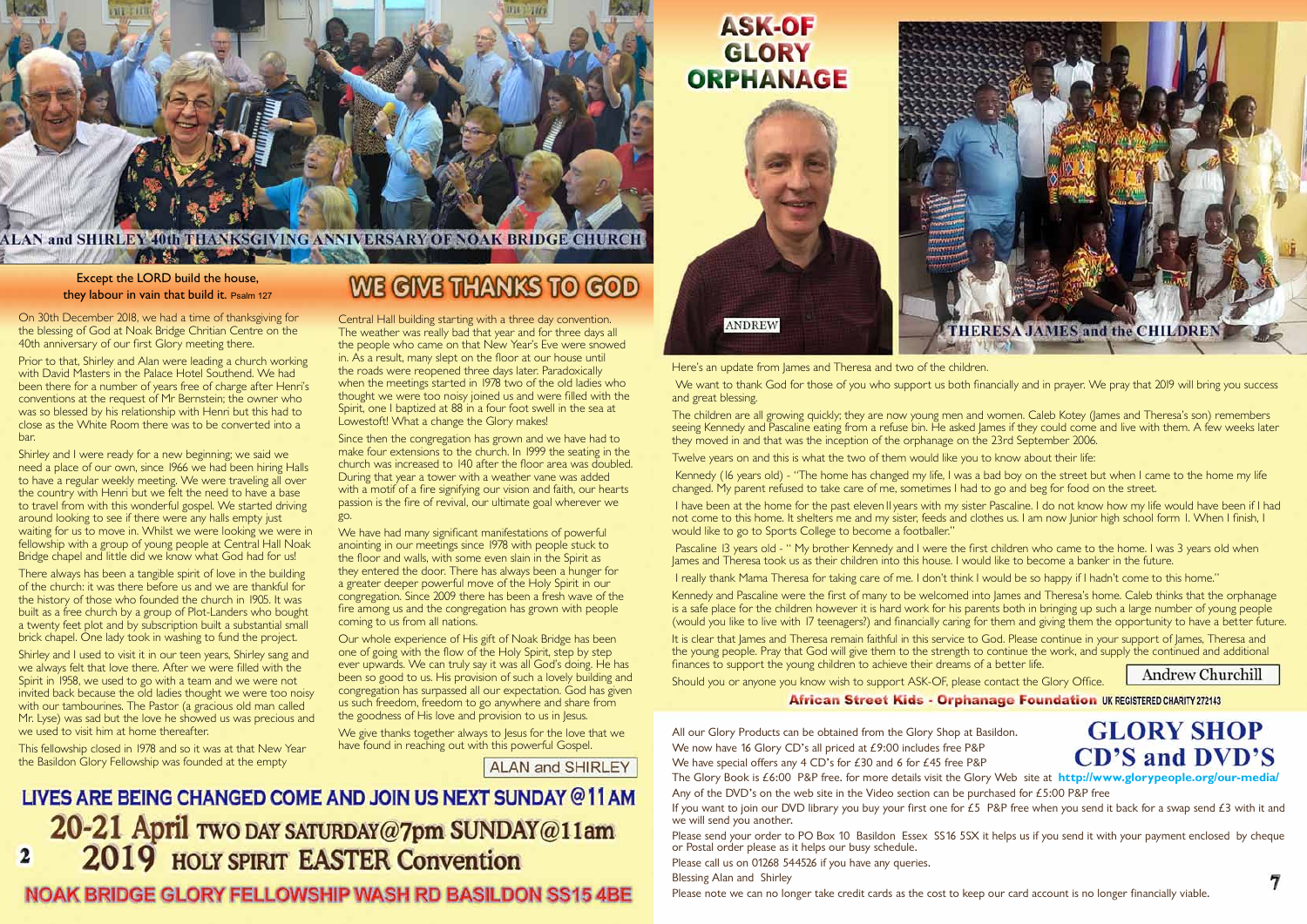

6

# MERGY TRIUMPHS OVER JUDGEMENT

MESSAGE FROM ALAN We have set up a prayer web site just for you, it's better than a telephone call because your message goes immediately by e-mail to 50 people in our fellowship that pray daily for your needs. Its also available on the front page of our new Glory mobile phone App. So if we are away from the phone you get an instant prayer response from the Glory prayer team. Just go to http://www.glorypeople.org/ask-for-prayer and make your prayer request known to God.

In Amos 7:7-8 we read, 'Thus He showed me, and behold, the Lord stood upon a wall with a plumb line in His hand. And the Lord said to me, "Amos, what do you see?" And I said, "A plumb line." Then said the Lord, 'Behold, I am setting a plumb line as a standard in the midst of My people.'

The plumb line has been used since ancient times to measure accuracy in the vertical plane. If the vertical structure is aligned with the plumb line it is straight and true. In this passage the Lord declares His standard for His people, the standard of righteousness and justice. In the Old Testament this was given to His people in the Law, sometimes referred to as the Law of Moses, as it was Moses who received the knowledge of it from God and taught it to the people of Israel when they first became a nation.The Law carries with it the consequence of judgment. God is both Judge and Lawgiver. (Isaiah 33:22.)

All through the Old Testament, He sent His prophets to remind His people of the standard He expected of them and the differing consequences of obedience and disobedience. The prophet Habakkuk, seeing the unrighteousness and idolatry in the nation, cries out to God, 'O Lord ....in wrath, remember mercy.' The ceremonial

Law and the setting up of the tabernacle of the Lord revolved around the sacrifices offered up daily, by the priests, for the sins of the people. There was a constant reminder of their sins and the holiness of their God. After they entered the Promised Land the people of God had a succession of judges ruling over them, good, bad and indifferent, according to their obedience to the standard set by God, under whom they were raised up to lead, with the prophet Samuel being the last judge to rule and so began the dynasty of the kings, which led to the exile of God's people. The Law, or God's standard is also in the New Testament, both in the Gospels and in the letters of St. Paul. Jesus said He had come to fulfil, not destroy the Law. Paul understood that the purpose of the Law was to show people what sin is - everything that does not reach the standard of righteousness required by a holy God. Without the standard of the Law there is no recognition of what is, or isn't transgression. In our society today we are very much like the people in the time of the judges in Israel, everyone does what is right in their own eyes (Judges 17:6; 21:25), the plumb line of God has been forgotten, and there is no recognised common standard for all to follow. Yet all through the Old Testament, there are references to something new in the future, another Priest spoken of by Moses, whose functions would be according to the order of Melchizedek and of a Kingdom of righteousness and peace ruled over by an everlasting King.

As Christians our purpose in life is to bring the Gospel to the lost, so I was really pleased to get out on the streets of Accra and preach the Good News of Jesus Christ. On four occasions, we went out on the streets. I wasn't expecting to preach in the streets at 5am though, singing songs about the blood of Jesus through a megaphone in a mainly Muslim neighbourhood. I loved every minute of it - it demonstrates how we should be radical for lesus.

Bishop James also asked me to preach at one of the churches which he oversees which was about an hour outside of Accra. A small church in the middle of nowhere in a village called Jamaica. I've never travelled to church before on a motor bike taxi, so it was an experience to say the least! It was such a blessing to see how these people give praise to God. Psalm 98:4 says 'Make a joyful noise unto the Lord, all the earth: make a loud noise, and rejoice, and sing praise.' The churches there certainly do make a loud noise!

It is in Jesus that we hear the Prophet spoken of by Moses. Many times in His teachings Jesus would say, "You have heard that it was said", referring to what was in the Law, and then go on to say, "But I say to you...". He was not asking us to consider outward behaviour but the condition of the heart, the motives and attitudes within. He showed us the importance of why we do things, a dimension beyond our actions. The motives of the heart are a measure of His Lordship in and over our lives, the level of our submission to the Holy Spirit. When He came to us as man, Jesus humbled Himself and learned obedience through suffering. 'And having been perfected, He became the author of eternal salvation to all who obey Him, called by God as High Priest according to the order of Melchizedek' (Hebrews 5:9-10), an order without beginning or end - our Priest forever. As both Priest and sacrifice, Jesus not only dealt with our sin once and for all, but also enables us to overcome temptation. He makes it possible for us to fulfil the righteous requirement of the Law through His Spirit within us.

My highlight of coming to this church was to pray and lay hands on the children and bless them. During the prayer time, a young girl came up to me and said that one day she wants to be a Pastor, she must of been about 5 or 6 years old! I was so touched by this life ready to serve the Lord.

I want to give thanks to all the people that supported me, either financially or in prayer, to make this trip a success for God's Kingdom. And, most of all, I thank God for everything He's done and the lives that **DAN JOHNSON** He touched. There is more to come in Jesus name!



In 1661 a Frenchman called Melchisedech Thevenot invented the spirit level which brought accuracy in more than one plane. It was discovered that the more sensitive the level was made to be, the more accurate it became. When Jesus came into this world, in due time, He brought a new dimension for everyone, the dimension of the Spirit. He came preaching the message that the kingdom of heaven, declaring it was at hand, and that it was a kingdom within (Luke 17:20-21). When Jesus was crucified Pilate wrote an inscription to be nailed to the cross, 'Jesus of Nazareth, King of the Jews'. But Jesus is the King of a kingdom not of this world (John 18:36). He is the soon and coming King. He is returning to this world to usher in His kingdom where righteousness dwells, and all that causes misery, pain, sorrow, lack and distress will no longer be present. He will come to judge the world according to His righteous standard which has never changed. While we wait for the return of the King, what manner of persons should we be? The plumb line is still in use, so is the spirit level, used in construction of every kind. God has given us everything we need for life and godliness (2 Peter 1:3) so let us build our lives on the foundation of Jesus Christ, using all that He has given us to be steadfast and true, giving glory to Him.

#### **BRIDGET GREENFIELD**

**NEWARK NOTTS MEETINGS FISKERTON CHAPEL CONTACTS MICK & SUE 07712 252920 EVERY SATURDAY NIGHT starting at 7pm BEACON HILL NEWARK** CONTACTS MICK & SUE 07712 252920 **EVERY SUNDAY AFTERNOON starting at 3.30pm** 





I'd like to start by saying that my trip to Ghana was not my idea - it was God's idea. In myself, I didn't feel like I was ready to go out there to minister but when God calls you to do something you have to go by faith. Faith is the lens that we must see through and walk by. I've always loved to travel; I remember, before I got saved, I said to myself I never want to go to Africa. Four years later I end up in Accra, the capital city of Ghana, preaching the Gospel in many churches and on the street and teaching bible students at a college. It is clear that God had other plans for my life.

I loved the 'SHALOM Conference' that was on throughout the week and it was a blessing to be a part of it. I learnt that Ghanaian people know how to pray and are 'prayer warriors'. Their passion and hunger for Jesus was inspiring. Each night the church was full with people desperate to hear from God.

James invited me to his home to stay throughout the trip. I'm very thankful for the hospitality that his family gave me. It was a blessing to meet all the children in the orphanage, playing a game called Oware with the girls and football in the yard with the boys. I had an awesome time and I'm already looking forward to my next trip.